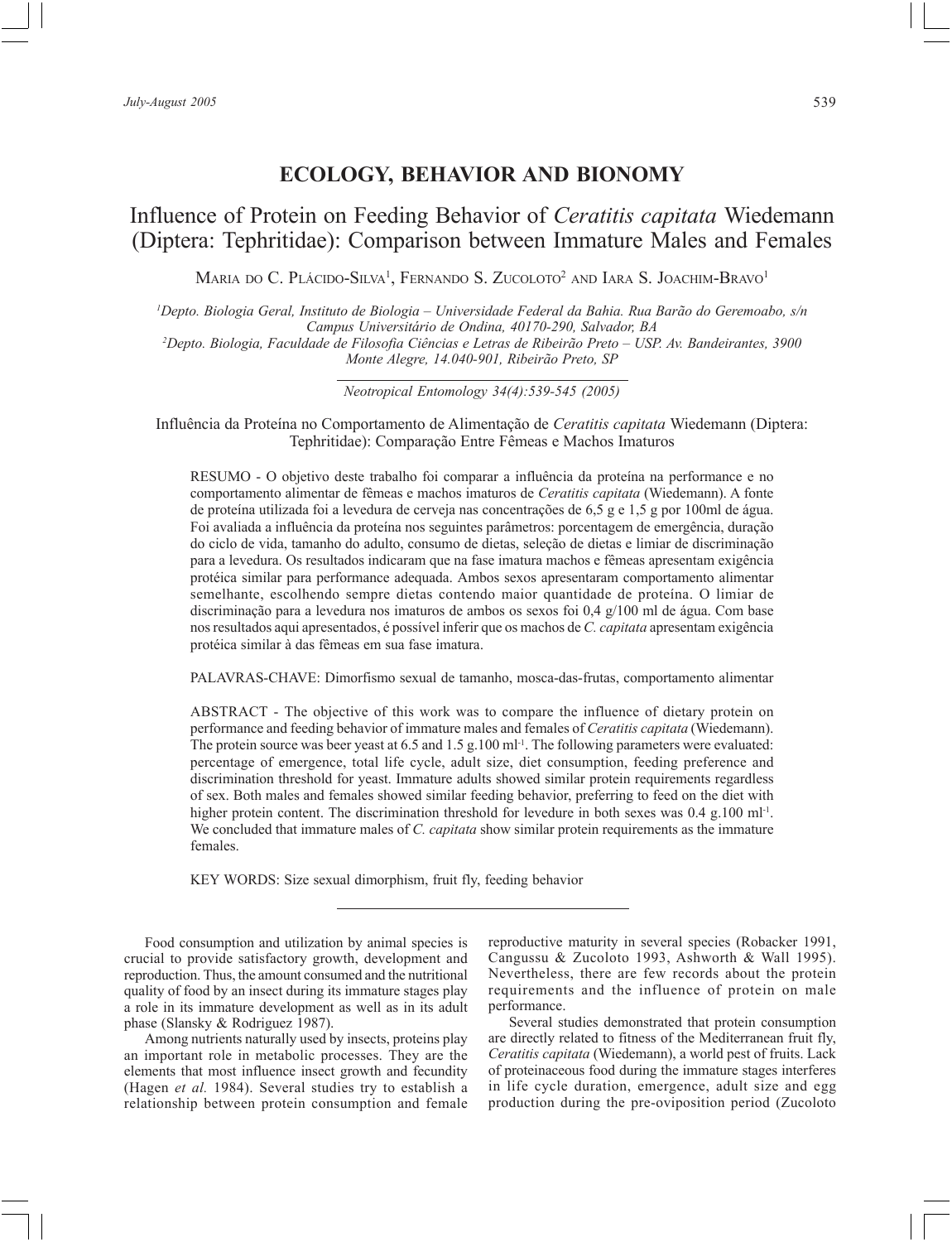1988). During the adult stage, the shortage of protein affects the production of eggs specially after the pre-oviposition period, i.e., after the fifth day after emergence (Cangussu & Zucoloto 1992, 1995). Notwithstanding, most studies focus on female performance. Only recently the influence of nutrients on male performance has been investigated in detail (Kaspi *et al*. 2002, Rodriguero *et al*. 2002).

The objective of the present work is to compare the influence of protein in the development and feeding behavior of males and females of *C. capitata,* during the immature phase. The protein requirements of males were investigated, so as to answer a polemic question: as males do not require protein for egg production and also taking into account that females show larger body size at emergence, do males have the same protein requirements as females? The protein needs of males and females were evaluated through the following parameters: percent of emergence, life cycle duration (eclosion-emergence) and adult size. The consumption and selection for proteinaceous diets was also analysed, as was the larval discrimination ability for yeast.

### **Material and Methods**

The medfly population used in this study was obtained from a laboratory colony maintained at the Laboratório de Entomologia from the Centro Nacional de Pesquisa de Mandioca e Fruticultura - CNPMF/EMBRAPA - Cruz das Almas - BA. The colony was maintained for approximately 15 years and routinely received wild material collected from infested fruits of tropical almond (*Teminalia catappa* L.). During the present work, ten collections were made in Itaparica and Salvador, and varying numbers of adults were introduced to the laboratory strain.

Population maintenance in the Laboratório de Ecologia Nutricional de Insetos, from the Departamento de Biologia Geral of the Instituto de Biologia da Universidade Federal da Bahia, followed the methodology described by Zucoloto (1987).

Adults received water and artificial diet daily (Zucoloto *et al*. 1979). Adult food was composed of: 6.5 g of beer yeast (Mãe-Terra), 11 g of sugar (União), 2 g of agar (Isofar), 1 g of citric acid (Vetec), 1 g of Nipagin (Isofar) and 100 ml of distilled water.

Beer yeast used for medfly lab rearing was chosen as the protein source for the test. Two diets containing different protein contents were used. The first consisted of a suitable protein content, as described above (denominated as Diet 6.5 g). The second contained only the minimum necessary as to fulfill protein requirements to larval development (1.5 g yeast/ 100 ml water) (Zucoloto *et al.* 1979), denominated Diet 1.5 g.

To evaluate the protein requirements of immature males and females, 25 newly emerged larvae were placed on small pieces (1.0 g) of the diet to be tested. Daily, new pieces were added to each dish until larvae completed their development. Larvae were maintained in BODs at 26ºC and 12 replicates were ran for each diet. The following parameters were compared for males and females: life cycle duration (egg hatch – adult emergence), percent of eclosion, adult size.

Adult size was estimated through the distance between  $R_{4+5}$ and Cu - M of the left wing (Zucoloto 1987) in 15 newly emerged pairs of each diet type. Adults were taken randomly from the 12 replicates. These parameters are suitable to the study of the effect of food on fruit fly larvae (Zucoloto 1988).

In order to evaluate if the food intake of immature males and females is equivalent during a determined period, an estimate of consumption was taken for 72h, according to the methodology standardized by Joachim-Bravo & Zucoloto (1998): a 1g-piece of diet 6.5 g was placed on a petri dish (90x16 mm) internally covered with humid filter paper. A 2-d old larva was placed on the piece of diet. 72h later, the larva was removed and the remaining diet weighed. The larva was reared individually in suitable diet until adult emergence, when fly was sexed. For each three experimental dishes, one check dish was used, with 1 g of diet without larvae. This check was used to calculate water loss due to evaporation along the experiment. This procedure was repeated until 20 males and 20 females were obtained.

Food consumption was calculated as follows:

$$
I = \frac{(PIE - PFE) - (PIC - PFC)}{72}X24
$$

being:  $I =$  ingestion;  $PIE =$  initial weight of experimental diet;  $PFE = final weight of experimental diet;  $PIC = initial$$ weight of check diet (without larva); PFC = final weigh of check diet. With this formula, the amount consumed by the larva along 24h is inferred.

The experiment for diet selection was conducted to check if males prefer diets with lower protein content than females. It is known that, in general, larvae choose diets with higher nutritional value (Zucoloto 1987). Nevertheless, this experiment intended to check if this discrimination ability is higher in females than in males. That probably would reflect a higher protein need of females. This test followed the methodology described by Zucoloto (1987): two 0.4-g pieces of diet (6.5 g or 1.5 g diet) were placed in petri dishes (90 x16 mm) in opposite positions and equidistant from the center of the dish. Twenty newly-hatched larvae were placed in the center of each dish and 24h later, when larvae had already made their choice for the piece of diet, the different pieces of diet were separated and individually placed in dishes containing the suitable diet. Larvae were counted 48h after diet separation. These were reared with suitable diet up to emergence, when individuals were sexed. This experiment was replicated six times.

To verify whether females show better discrimination abilities to detect protein than males, the test for threshold discrimination was conducted. The procedure was similar to that formerly described (diet selection) and modified in terms of diet composition and time for larval choice. In this way, selection was for diets containing water, agar and different tested concentrations of yeast, as well as diets containing only water and agar. Three hours later, diets were separated and larvae choosing each diet were reared separately with a suitable concentration of protein until adult emergence. At emergence, adults were sexed. The initial yeast concentration was 1.0 g/100 ml of water, which was decreased at 0.2 g/100 ml intervals until larvae were not able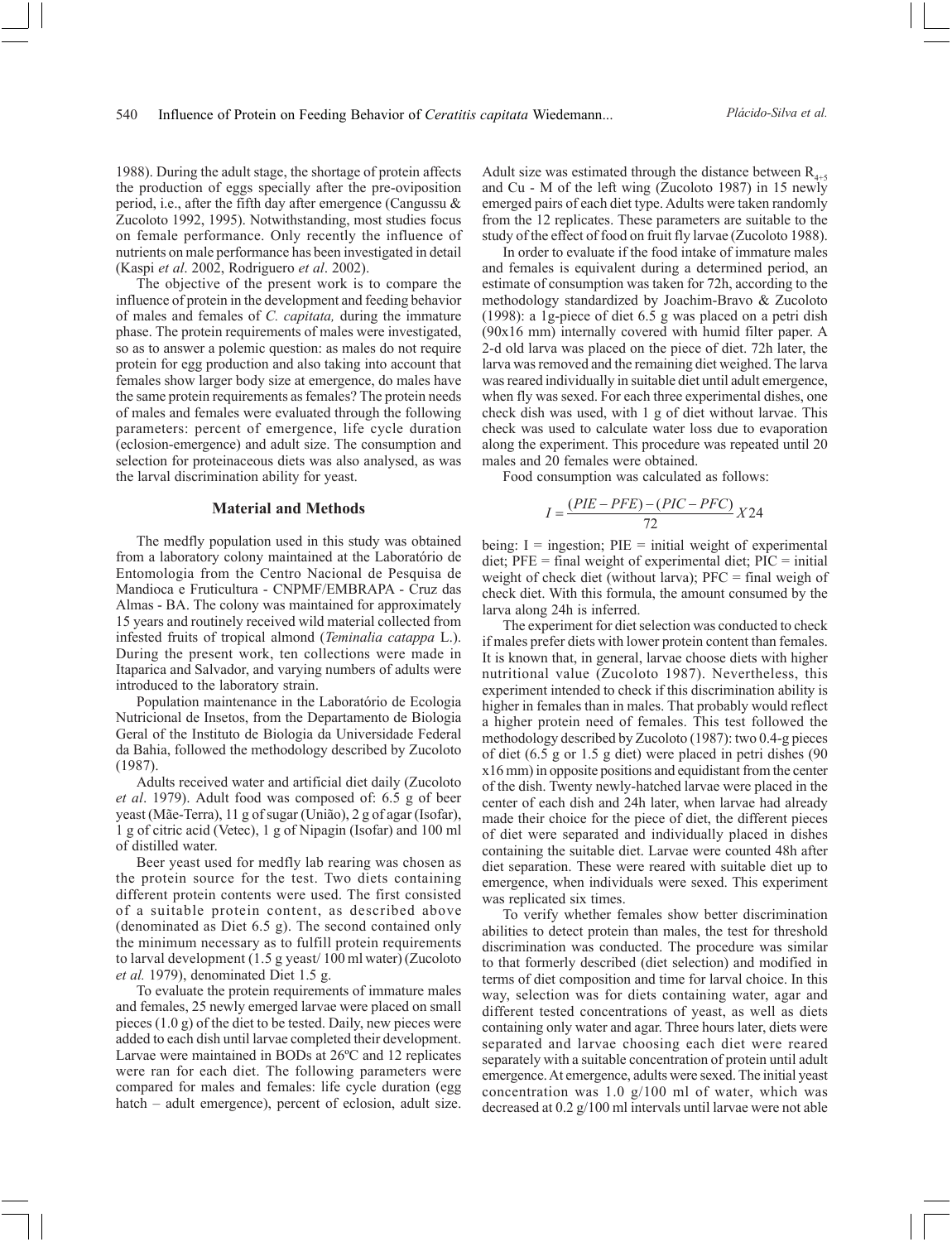to discriminate diets with different yeast content. At this concentration, the test formerly described was run. Each choice test was conducted six times.

Data were analyzed using Mann-Whitney at 5% of significance (Siegel 1956).

#### **Results**

Larvae reared with the 6.5 g diet showed higher percentage of emergence, shorter life cycle (hatchemergence) and had longer wings, when compared to larvae fed with the 1.5 g diet (Table 1). When males were compared to females in a same diet, similar results were obtained for percentage of emergence (Fig. 1A) and life cycle duration (Fig. 1B). Regarding body size, females were always bigger than males when fed on the same diet (Fig. 1C).

In the diet consumption experiment, males and females consumed similar amounts of diet (Fig. 2). Also, high standard deviations in relation to mean were observed, regardless of sex, showing a high degree of variability in this behavior.

To check for the existence of a relationship between diet consumption and life cycle duration, the correlation test of Spearman was conducted. Results were not significant for males ( $P = 0.8971$ ) and females ( $P = 0.0507$ ).

The diet selection experiment showed that immature individuals prefer to feed on diet with higher protein content (6.5 g diet) rather than on the 1.5 g diet (Fig. 3A). Males and females obtained from each diet emerged at equal proportions, indicating that there is no difference attributable to sex (Fig 3B).

In the experiment for discrimination threshold for the yeast, larvae chose to feed on diets containing yeast with at least 0.4 g/ 100 ml (Table 2). At 0.3 and 0.2 g/100 ml, larvae did not discriminate between diets with or without yeast (Table 2). No significant difference was found between males and females regarding the threshold for yeast discrimination at 0.4 g/100 ml or 0.3 g/100 ml, suggesting similar discrimination abilities in males and females (Fig. 4). Thus, the threshold for yeast discrimination for both sexes was considered 0.4 g/100 ml.

#### **Discussion**

The hypothesis that females would require more protein than males is not supported by our results. Thus, what would explain the similar protein requirements of males and females of *C. capitata*?

A possible explanation would be that, during the larval stage, all organs are being formed in holometabolous insects, thus needs for plastic materials would be high for individuals of both sexes (Ferro & Zucoloto 1992). Proteins are so important for immature stages as they are for adults of several insect species. During the larval stage, the ingestion of proteinaceous food is important for growth, survival, storage of nutritive material for the pupal stage and for utilization during the adult stage, mainly for egg production in some insect species (Chan *et al.* 1990). Regarding males, protein are essential for the formation of sexual glands, pheromones and growth, aspects that, according to some authors, could influence the sexual performance of males (Slansky & Scriber 1985, Blay & Yuval 1997). Several hypotheses could explain the observation that males become sexually more active due to the ingestion of suitable amounts of protein. Some of them are that sperm production would occur with higher intensity or earlier, pheromone production would be increased and mating behavior improved (Slansky & Scriber 1985, Warburg & Yuval 1997, Rodriguero *et al*. 2002). Several studies involving the ingestion of protein have been conducted for *C. capitata*, showing that nutrients affect its performance. Shortage of protein during the immature stage of this species leads to a decrease in the percentage of emergence, increase in development time and reduction in adult female size (Cangussu & Zucoloto 1997).

In the present work, both males and females were equally affected when they were fed on diet with low yeast concentration. The same was observed for adult size. Notwithstanding, females were also bigger than males in diets with 6.5 g and 1.5 g. This difference in body size of males and females – size sexual dimorphism – is common among almost all taxa and generally it is assumed as an adaptive trait (Preziosi & Fairbairn 2000, Badyaev 2002). In insects, this dimorphism generally occurs with bigger females (Biedermann 2002). Several authors attribute larger female size to its ability to produce and store eggs (Zamudio 1998, Villagra *et al*. 2001). On the other hand, smaller male size can be explained as a result of selection pressure for higher mobility (Zamudio 1998) and/or resource allocation to gonads and consequent trade-off for body size (Yasuda & Dixon 2002).

Regarding physiological factors involved in maintenance

Table 1. Performance of *C. capitata* larvae fed with diets containing different yeast concentrations (average and standard deviation for 12 replicates). Means in the same column followed by different letters are statistically different (Mann-Whitney at 5% of significance).

| Levedure concentration    | $\%$ emergence     | Life cycle (eclosion–emergence) | Body size (mm)    |
|---------------------------|--------------------|---------------------------------|-------------------|
| $(g.100 \text{ ml}^{-1})$ | $(n = 25)$         | (days) $(n = 25)$               | $(n = 30)$        |
| 6.5                       | $78.3 \pm 12.23$ a | $16.7 \pm 0.86$ a               | $2.73 \pm 0.11$ a |
| 1.5                       | $34.0 \pm 15.30$ b | $22.6 \pm 3.94$ b               | $2.64 \pm 0.10$ b |
|                           | P < 0.0001         | P < 0.0001                      | $P = 0.0044$      |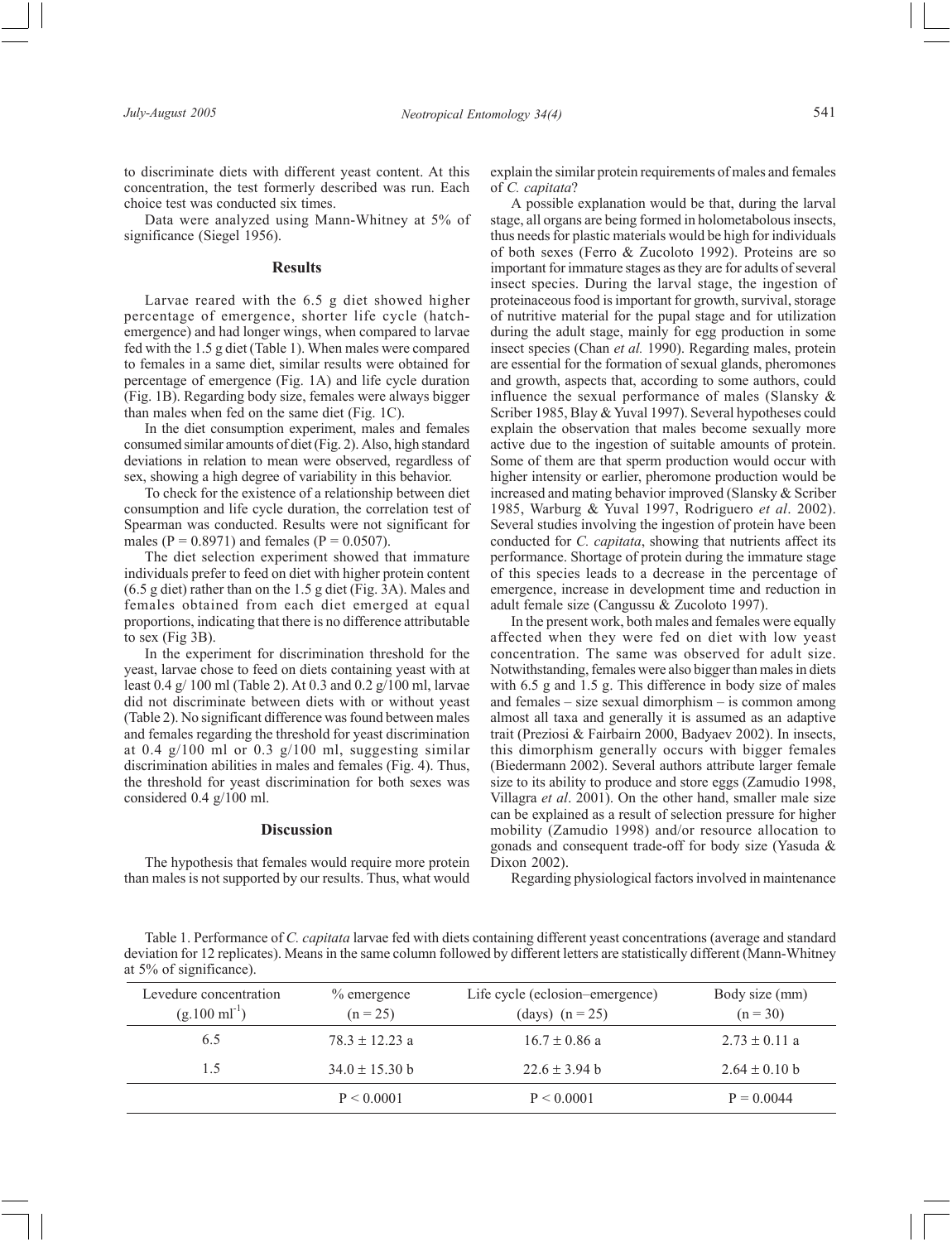

Figure 1. A. Percentage of emergence of males and females of *C. capitata* fed with diets containing 6,5 g and 1,5 g of yeast during larval stage. No significant difference was observed between the emergence of males and females within the same diet: 6.5 g (P = 0.1135) and 1.5 g (P = 0.4776). Mann-Whitney at 5% significance. B. Life cycle duration (from egg hatch to adult emergence) of males and females fed with different diets. No significant difference was found between males and females fed with the same diet: 6.5 g (P = 0.6297) and 1.5g (P = 0.8874). Mann-Whitney at 5% significance. C**.** Size of adult males and females estimated by wing length obtained from larvae fed in diets containing different concentrations of yeast. Females were bigger than males in both diets ( $P < 0.001$ ). Mann-Whitney at 5% significance.



Figure 2. Consumption of diet (mg) containing 6.5 g of beer yeast by 2-d old larvae of *C. capitata* for a 24-h period. No significant difference was detected between sexes ( $\overline{P} = 0.5162$ . Mann-Whitney, at 5% significance).



Figure 3. A. Percentage of choice of newly emerged larvae of *C. capitata* when exposed to two diets with different yeast concentrations (6.5 or 1.5 g). Differences are significant ( $P = 0.0022$  - Mann-Whitney at 5% significance). B. Proportion of males and females obtained from larvae that chose diets with different yeast concentration. No significant difference was observed in the proportion of females and males that chose to feed on the diet containing 6.5 g of yeast ( $P = 0.1320$ ) or the diet containing 1.5 g of yeast  $(P = 0.0931)$ . Mann-Whitney at 5% significance.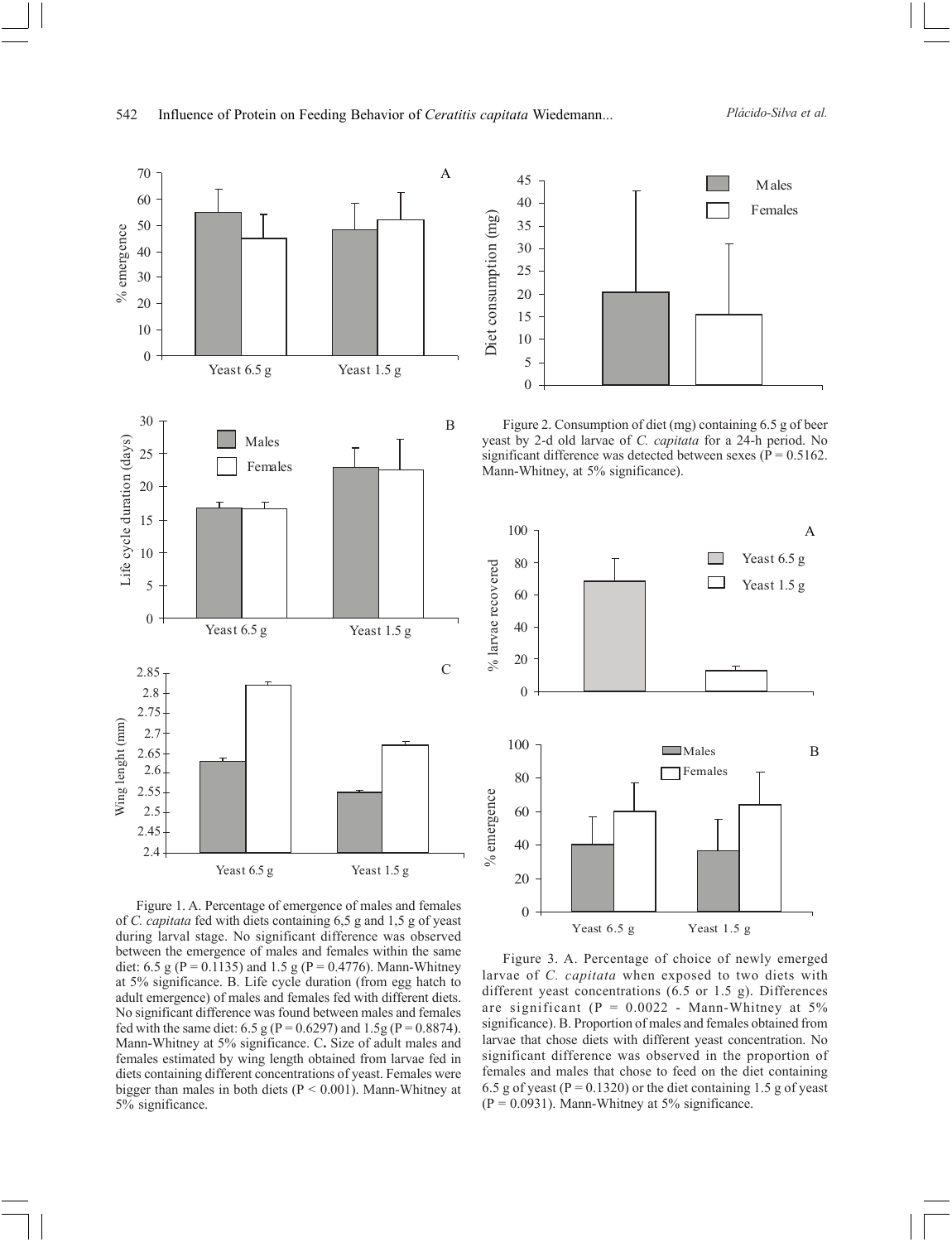Table 2. Discrimination threshold for yeast of larvae of *C. capitata*. Results show mean percentage of individuals feeding on diets with different levedure content, 48h after the beginning of the experiment, in diets containing different concentrations of yeast and diets without yeast. Six replicates were ran for each concentration. No significant differences were observed among groups that chose between diets 0.3 g x 0.0 g and between 0.2 g x 0.0 g (Mann-Whitney at 5% of significance).

| Yeast concentration $(g.100 \text{ ml}^{-1})$ | % larvae | $\mathbf{P}$ |  |
|-----------------------------------------------|----------|--------------|--|
| 1.0                                           | 80       | 0.0022       |  |
| 0.0                                           | 20       |              |  |
| $0.8\,$                                       | 69       | 0.0043       |  |
| 0.0                                           | 31       |              |  |
| 0.6                                           | 64       | 0.0411       |  |
| 0.0                                           | 36       |              |  |
| 0.4                                           | 80       | 0.0043       |  |
| 0.0                                           | 20       |              |  |
| 0.3                                           | 36       | 0.2403       |  |
| $0.0\,$                                       | 64       |              |  |
| 0.2                                           | 56       | 0.3095       |  |
| $0.0\,$                                       | 44       |              |  |

of the sexual dimorphism in *C. capitata*, the present work did not reveal differences between sexes. Females and males showed the same development time, ingested the same amount of diet, showed the same discrimination ability and threshold for discriminating yeast.

In relation to development time, some works with other insects demonstrated sexual dimorphism for size associated to protandry, what would contribute to smaller male size (Fischer & Fiedler 2001, Ernsting & Isaaks 2002, De-Block & Stoks 2003). In *C. capitata*, this trend is not observed. Thus, other factors should contribute to the difference in body size observed in males and females of this species.

As females emerge with larger body size and accumulate eggs, it would be expected that they also required higher amounts of protein and consumed higher amounts of food than males. Nevertheless, results obtained in the present study



Figure 4. Proportion of *C.capitata* males and females emerging from two diets (0.4 g and 0.3 g yeast). No significant difference between was found (0.4 g P =  $0.5887$ ; 0.3 g P = 0.1797). Mann-Whitney at  $5\%$  significance.

do not support this hypothesis either. For some insects the higher consumption of food by females contributes to their large size. In *Adalia bipunctata* (L.) (Coleoptera: Coccinelidae), for instance, males and females take the same time to accomplish their development, but females ingest more food during the  $4<sup>th</sup>$  larval instar and grow bigger than males (Yasuda & Dixon 2002).

Data presented in this work showed also a high degree of variability in food consumption (high standard deviations) regardless of sex. This observation demands further investigation as, for instance, a correlation between the amount of food ingested by larvae and life cycle duration (hatch-emergence) was not observed. It is possible that the fact of this population being hybrid may have led to this high variability.

As larger female size apparently has no relationship to higher food intake, it is suggested that females show a higher efficiency in food utilization than males. In *Bombyx mori* (L.), males and females do not differ in relation to food consumption or assimilation, but females show a higher efficiency in food conversion (Chandrakala *et al.* 1999). Further experiments will demonstrate if this is the case with *C. capitata*.

Data regarding tests for food selection showed that immature males and females choose the diet with higher yeast concentration. It was expected that females showed a higher sensibility to higher yeast concentration than males. Nevertheless, this was not the case. Results suggest that males and females show similar choice behavior, preferring to feed on the more suitable diet with respect to protein content. Our data corroborate those from other authors that show that *C. capitata* can discriminate diets with higher nutritional value (Zucoloto 1987, 1991; Canato & Zucoloto 1992).

The discrimination threshold for yeast  $-0.4$  g/100 ml water – was the same for males and females. Again, it is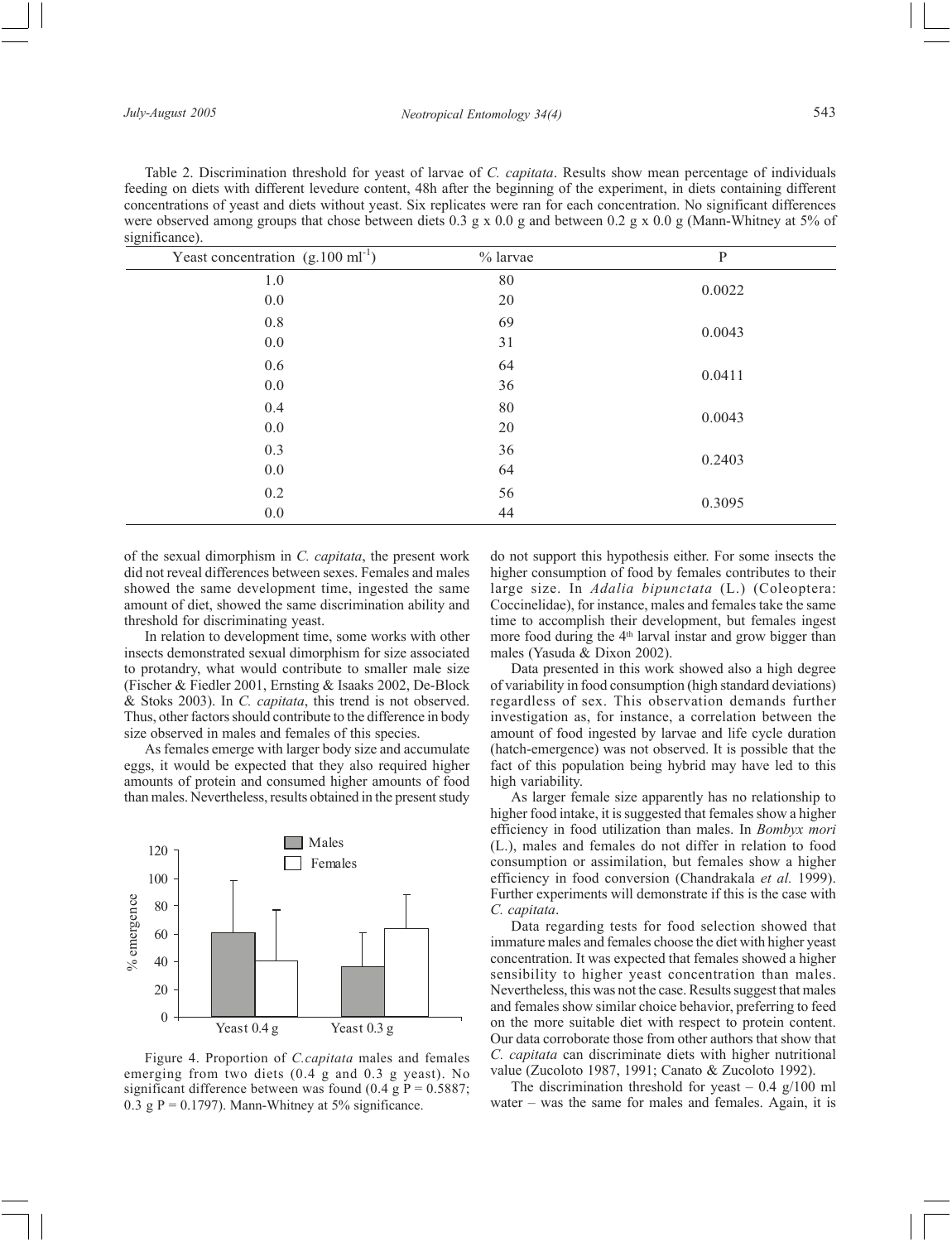proposed that protein is an item as important for males and females during the larval stage, so as individuals of both sexes perceive the presence of yeast at the same amount. The threshold of 0.4 g/100 ml does not agree with that obtained by Zucoloto (1987). According to this author, the discrimination threshold for yeast was 0.1 g/100 ml. A major difference between this and the work performed by Zucoloto (1987) is that the second worked with a laboratory colony, selected along several years to feed on artificial diet. For immature stages, proteins would be the most important nutrients, what agree with the fact that larvae discriminate yeast at 0.1 g/100 ml (Zucoloto 1987). It is possible also that, in the present study, the amount or protein present in the yeast was lower than in the protein used by Zucoloto (1987).

The present study showed that immature males and females of an heterozygous population of *C. capitata* reared under laboratory condition show the same protein requirements and the same feeding behavior in relation to protein, regardless of body size being different at emergence. A difference in food assimilation/ conversion may explain the size difference between sexes, as no differences in consumption or performance were observed. Further studies should be conducted with laboratory strains and results should be compared with wild strains.

### **Acknowledgments**

Thanks are due to CNPq for financial support (grant 475050/2001-0).

## **Literature Cited**

- **Ashworth, J.R. & R. Wall. 1995.** Effects of ovarian development and protein deprivation on the activity and locomotor responses of the blowfly, *Lucilia sericata*, to liver odour. Physiol. Entomol. 20: 281-285.
- **Badyaev, A.V. 2002.** Growing apart: An ontogenetic perspective on the evolution of sexual size dimorphism. Trends Ecol. Evol. 17: 369-378.
- **Biedermann, R. 2002.** Mating success in the spittlebug *Cercopis sanguinolenta* (Scopoli, 1763) (Homoptera, Cercopidae): The role of body size and mobility. J. Ethol. 20: 13-18.
- **Blay, S. & B. Yuval. 1997.** Nutritional correlates of reproductive success of male Mediterranean fruit flies (Diptera: Tephritidae). Anim. Behav. 54: 59-66.
- **Canato, C.M. & F.S. Zucoloto. 1992.** Influência da concentração de nutrientes no valor nutritivo e seleção de dietas em larvas de *Ceratitis capitata* (Diptera, Tephritidae). An. Soc. Entomol. Brasil 22: 471-476.
- **Cangussu, J.A. & F.S. Zucoloto. 1992.** Nutritional value and selection of different diets by adult *Ceratitis capitata* fruit flies. J. Insect Physiol. 38: 485-491.
- **Cangussu, J.A. & F.S. Zucoloto. 1993.** Influence of partial malnutrition on egg production by *Ceratitis capitata* (Diptera, Tephritidae). Rev. Bras. Biol. 53: 155-158.
- **Cangussu, J.A. & F.S. Zucoloto. 1995.** Self-selection and perception threshold in adult females of *Ceratitis capitata*. J. Insect Physiol. 41: 223-227.
- **Cangussu, J.A. & F.S. Zucoloto. 1997.** Effect of protein sources on fecundity, food acceptance and sexual choice by *Ceratitis capitata* (Diptera, Tephritidae). Rev. Bras. Biol. 5: 611-618.
- **Chan, H.T., J.D. Hansen & S.Y.T. Tam. 1990.** Larval diets from different protein sources for Mediterranean fruit flies (Diptera: Tephritidae). J. Econ. Entomol. 83: 1954- 1958.
- **Chandrakala, M.V., R. & S.K. Rao. 1999.** Food and dietary water utilization in male and female silkworms (*Bombyx mori* L.) of a sex-limited bivoltine race. Indian J. Seric. 38: 131-134.
- **De-Block, M. & R. Stoks. 2003.** Adaptive sex-specific life history plasticity to temperature and photoperiod in a damselfly. J. Evol. Biol. 16: 986-995.
- **Ernsting, G. & J.A. Isaaks. 2002.** Gamete production and sexual size dimorphism in an insect (*Orchesella cincta*) with indeterminate growth. Ecol. Entomol. 27: 145-151.
- **Ferro, M.I.T. & F.S. Zucoloto. 1992.** Efeitos da quantidade de aminoácidos na performance de larvas de *Ceratitis capitata* (Diptera, Tephritidae). Naturalia 17: 111-117.
- **Fischer, K. & K. Fiedler. 2001.** Sexual differences in lifehistory traits in the butterfly *Lycaena tityrus*: A comparison between direct and diapause development. Entomol. Exp. Appl. 100: 325-330.
- **Hagen, K.S., R.H. Dadd & J. Reese. 1984.** The food of insects. Ecol. Entomol. [s. v.]: 79-112.
- **Joachim-Bravo, I.S. & F.S. Zucoloto. 1998.** Performance and feeding behavior of *Ceratitis capitata*: Comparison of a wild population and a laboratory population. Entomol. Exp. Appl. 87: 67-72.
- **Kaspi, R., S. Mossinson, T. Drezner, B. Kamensky & B. Yuval. 2002.** Effects of larval diet on development rates and reproductive maturation of male and female Mediterranean fruit flies. Physiol. Entomol. 27: 29-38.
- **Preziosi, R.F. & D.J. Fairbairn. 2000.** Lifetime selection on adult body size and components of body size in a waterstrider: Opposing selection and maintenance of sexual size dimorphism. Evolution 54: 558-566.

**Robacker, D.C. 1991.** Specific hunger in *Anastrepha ludens*: